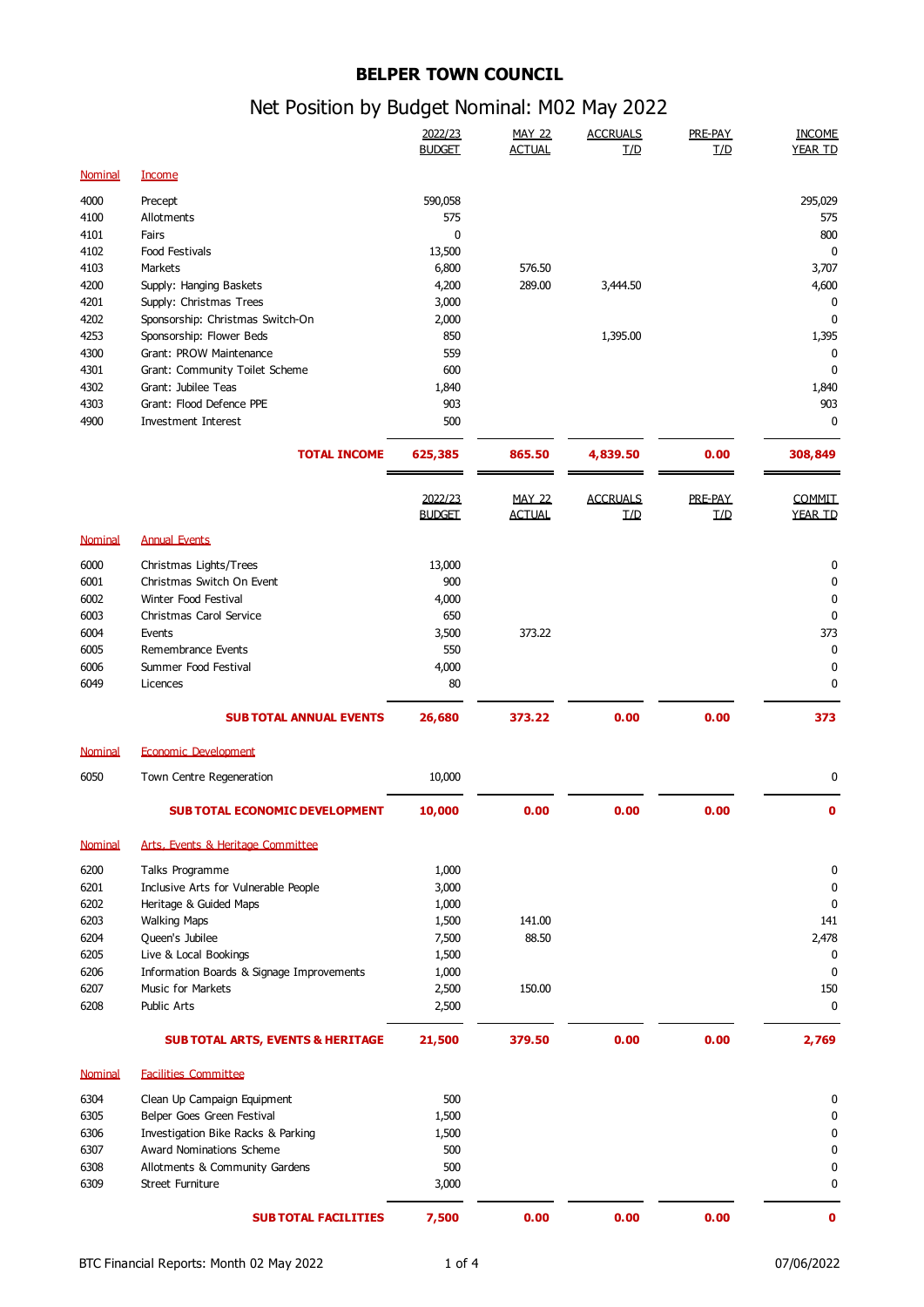|                |                                         | 2022/23<br><b>BUDGET</b> | <b>MAY 22</b><br><b>ACTUAL</b> | <b>ACCRUALS</b><br><b>T/D</b> | PRE-PAY<br>T/D | COMMIT<br>YEAR TD |
|----------------|-----------------------------------------|--------------------------|--------------------------------|-------------------------------|----------------|-------------------|
| <b>Nominal</b> | <b>Youth Committee</b>                  |                          |                                |                               |                |                   |
| 6400           | Youth Council                           | 5,000                    | 45.72                          |                               |                | 112               |
| 6401           | <b>DBS Checks</b>                       | 600                      |                                |                               |                | 0                 |
| 6402           | Civic Badge Award (Scouts, Guides, etc) | 1,000                    |                                |                               |                | $\mathbf 0$       |
|                | <b>SUB TOTAL YOUTH COMMITTEE</b>        | 6,600                    | 45.72                          | 0.00                          | 0.00           | 112               |
| Nominal        | <b>Floral Displays</b>                  |                          |                                |                               |                |                   |
| 6500           | Compost, etc                            | 1,200                    | 864.00                         |                               |                | 877               |
| 6501           | Planters, Baskets etc                   | 500                      |                                |                               |                | 0                 |
| 6502           | Plants                                  | 13,000                   |                                | 10,638.20                     |                | 10,691            |
| 6503           | Standpipe Hire & Water                  | 1,500                    | 55.76                          | 25.79                         |                | 82                |
| 6599           | Floral: Contingency                     | 500                      | 32.82                          |                               |                | 33                |
|                | <b>SUB TOTAL FLORAL DISPLAYS</b>        | 16,700                   | 952.58                         | 10,663.99                     | 0.00           | 11,682            |
| Nominal        | <b>Staff</b>                            |                          |                                |                               |                |                   |
| 7000           | Salaries (Gross)                        | 237,901                  | 17,897.43                      |                               |                | 34,634            |
| 7003           | Training and Development                | 4,750                    | 410.00                         |                               |                | 410               |
| 7004           | PPE                                     | 600                      | 406.90                         |                               |                | 407               |
| 7005           | Recruitment Advertising                 | 500                      |                                |                               |                | $\mathbf 0$       |
|                | <b>SUB TOTAL STAFF</b>                  | 243,751                  | 18,714.33                      | 0.00                          | 0.00           | 35,451            |
| Nominal        | <b>Operating Costs</b>                  |                          |                                |                               |                |                   |
| 7030           | Landline, Broadband                     | 1,500                    | 104.23                         |                               |                | 208               |
| 7031           | Mobiles                                 | 500                      | 13.70                          |                               |                | 27                |
| 7032           | Print, Post & Stationery                | 1,800                    | 192.24                         |                               |                | 200               |
| 7033           | Office Equipment                        | 1,000                    |                                |                               |                | 179               |
| 7034           | Data Protection                         | 44                       |                                |                               |                | $\mathbf 0$       |
| 7035<br>7036   | Software Licences                       | 3,500                    | 89.64                          |                               |                | 167<br>0          |
| 7037           | IT Maintenance & Support<br>Website     | 1,800<br>7,000           |                                |                               |                | $\mathbf 0$       |
| 7038           | Subscriptions                           | 3,000                    | 325.00                         |                               |                | 398               |
| 7055           | Insurance                               | 4,500                    |                                |                               |                | 0                 |
| 7060           | Audit                                   | 1,400                    |                                |                               |                | $\mathbf 0$       |
| 7065           | <b>Bank Charges</b>                     | 300                      | 6.00                           |                               |                | 17                |
| 7070           | Legal Fees                              | 3,000                    | 2,688.70                       |                               |                | 2,689             |
| 7076           | Room Hire                               | 600                      | 155.40                         |                               |                | 155               |
| 7080           | Councillor Training                     | 1,000                    |                                |                               |                | 0                 |
| 7085           | Health & Safety                         | 10,000                   |                                |                               |                | 0                 |
| 7099           | OP Contingency                          | 1,000                    |                                |                               |                | 0                 |
|                | <b>SUB TOTAL OPERATING COSTS</b>        | 41,944                   | 3,574.91                       | 0.00                          | 0.00           | 4,040             |
| <b>Nominal</b> | <b>Environment/Services</b>             |                          |                                |                               |                |                   |
| 7100           | Waste Disposal                          | 3,000                    | 244.44                         |                               |                | 411               |
| 7101           | Grit & Bins                             | 1,300                    |                                |                               |                | 0                 |
| 7102           | Dog Bags                                | 1,500                    |                                |                               |                | 0                 |
| 7103           | Equipment & Consumables                 | 1,000                    |                                |                               |                | $\mathbf 0$       |
| 7120           | Repairs and Maintenance: Equipment      | 2,000                    |                                |                               |                | 29                |
| 7125           | Repairs & Maintenance: General          | 500                      |                                |                               |                | 0                 |
| 7130           | Defibrillator                           | 400                      |                                |                               |                | $\mathbf 0$       |
| 7135           | Jubilee Clock                           | 250                      |                                |                               |                | $\mathbf 0$       |
| 7199           | <b>ES Contingency</b>                   | 250                      |                                |                               |                | $\pmb{0}$         |
|                | <b>SUB TOTAL ENVIRONMENT/SERVICES</b>   | 10,200                   | 244.44                         | 0.00                          | 0.00           | 441               |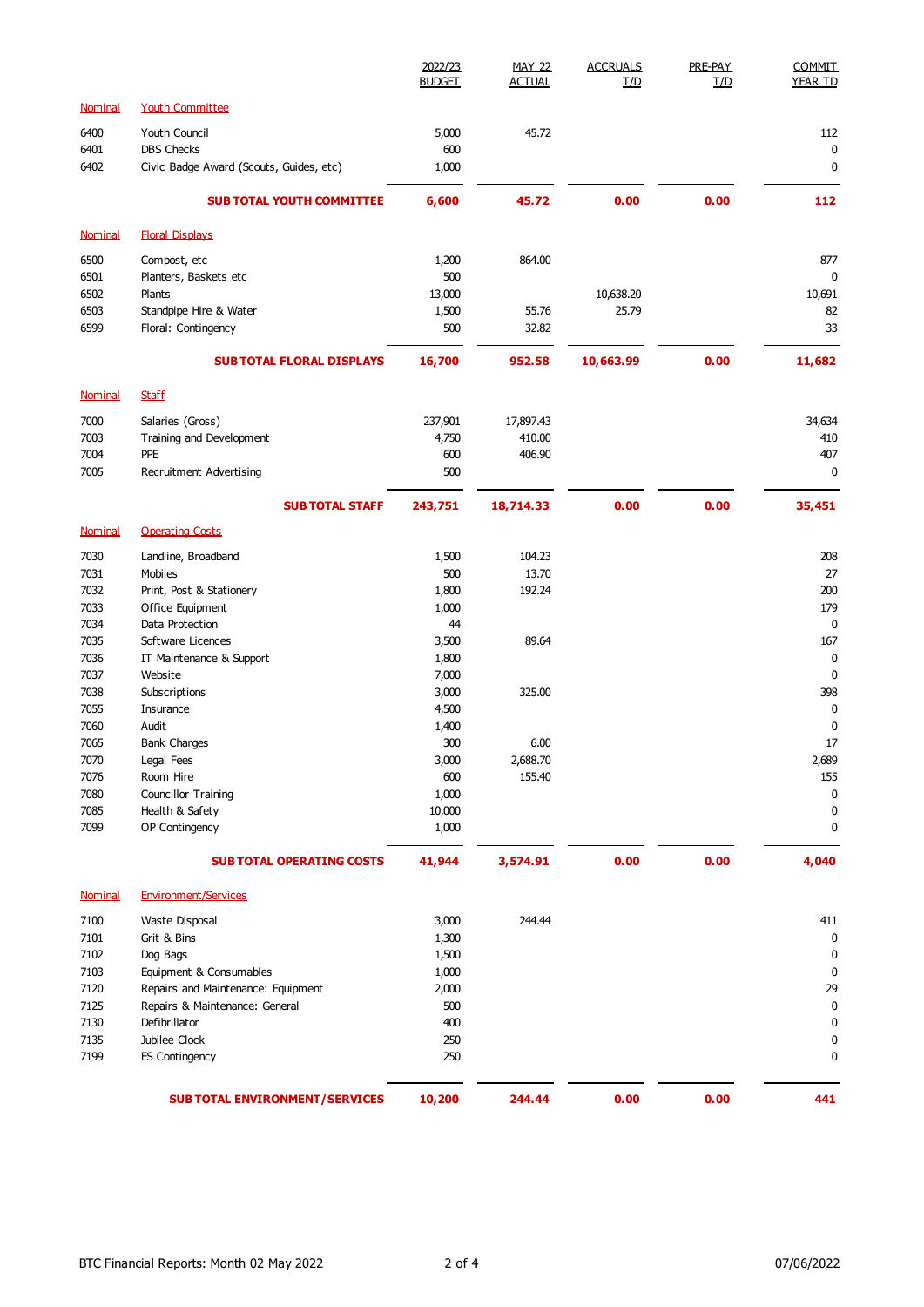|                |                                              | 2022/23<br><b>BUDGET</b> | <b>MAY 22</b><br><b>ACTUAL</b> | <b>ACCRUALS</b><br>L/D | PRE-PAY<br>T/D       | <b>COMMIT</b><br><b>YEAR TD</b> |
|----------------|----------------------------------------------|--------------------------|--------------------------------|------------------------|----------------------|---------------------------------|
| Nominal        | The Chapel                                   |                          |                                |                        |                      |                                 |
| 7200           | Chapel: Alarm System                         | 1,000                    |                                |                        |                      | 0                               |
| 7201           | Chapel: Cleaning                             | 3,270                    |                                |                        |                      | 156                             |
| 7202           | Chapel: Electricity                          | 14,000                   |                                | 1,096.00               |                      | 1,096                           |
| 7203           | Chapel: NNDR                                 | 4,600                    | 374.00                         |                        |                      | 751                             |
| 7204           | Chapel: Water                                | 450                      |                                |                        |                      | $\mathbf 0$                     |
| 7205           | Chapel: Car Park                             | 7,100                    |                                |                        |                      | 43                              |
| 7206           | Chapel: Contingency                          | 1,250                    |                                |                        |                      | $\mathbf 0$                     |
|                | <b>SUB TOTAL EXPENDITURE: THE CHAPEL</b>     | 31,670                   | 374.00                         | 1,096.00               | 0.00                 | 2,046                           |
| <b>Nominal</b> | <b>Market Place</b>                          |                          |                                |                        |                      |                                 |
| 7300           | Market Place: Electricity                    | 350                      |                                | 40.00                  |                      | 40                              |
| 7301           | Market Place: NNDR                           | 765                      | 62.00                          |                        |                      | 128                             |
| 7302           | Market Place: Market Stalls                  | 5,100                    |                                |                        |                      | $\mathbf 0$                     |
| 7399           | Market Place: Contingency                    | 250                      |                                |                        |                      | 0                               |
|                | <b>SUB TOTAL MARKET PLACE</b>                | 6,465                    | 62.00                          | 40.00                  | 0.00                 | 168                             |
| Nominal        | <b>Memorial Gardens</b>                      |                          |                                |                        |                      |                                 |
| 7400           | Memorial Gardens: Electricity                | 550                      | 136.00                         |                        |                      | 136                             |
| 7401           | Memorial Gardens: Planting                   | 339                      |                                |                        |                      | 0                               |
| 7402           | Memorial Gardens: Contingency                | 250                      |                                |                        |                      | 52                              |
| 7403           | Memorial Gardens: Green Flag Award           | 350                      |                                |                        |                      | 339                             |
|                | <b>SUB TOTAL MEMORIAL GARDENS</b>            | 1,489                    | 136.00                         | 0.00                   | 0.00                 | 527                             |
| Nominal        | <b>Strutt Street Toilets</b>                 |                          |                                |                        |                      |                                 |
| 7500           | Strutt Street Toilets: Cleaning /Maintenance | 500                      | 181.84                         |                        |                      | 182                             |
| 7501           | Strutt Street Toilets: Electricity           | 2,600                    | 133.26                         |                        |                      | 259                             |
| 7502           | Strutt Street Toilets: Water                 | 1,300                    | 380.57                         |                        |                      | 381                             |
| 7503           | Strutt Street Toilets: Contingency           | 2,000                    |                                | 256.60                 |                      | 257                             |
|                | <b>SUB TOTAL STRUTT STREET TOILETS</b>       | 6,400                    | 695.67                         | 256.60                 | 0.00                 | 1,078                           |
| <b>Nominal</b> | <b>The Coppice</b>                           |                          |                                |                        |                      |                                 |
| 7504           | The Coppice: Electricity                     | 1,000                    | 410.00                         |                        |                      | 410                             |
| 7505           | The Coppice: Water                           | 250                      |                                | 41.67                  |                      | 42                              |
| 7506           | The Coppice: NNDR                            | 47,390                   | 3,913.00                       |                        |                      | 7,826                           |
| 7507           | The Coppice: Alarm System                    | 650                      |                                |                        |                      | 0                               |
| 7599           | The Coppice: Contingency                     | 500                      |                                |                        | 0.00<br>0.00<br>0.00 | 0                               |
|                | <b>SUB TOTAL THE COPPICE</b>                 | 49,790                   | 4,323.00                       | 41.67                  |                      | 8,278                           |
| <b>Nominal</b> | <b>Allotments</b>                            |                          |                                |                        |                      |                                 |
| 7600           | Allotments: Lease                            | 210                      |                                |                        |                      | 210                             |
| 7601           | Allotments: Maintenance                      | 200                      |                                | 252.00                 |                      | 252                             |
| 7602           | Allotments: Water                            | 685                      |                                | 114.17                 |                      | 114                             |
|                |                                              |                          |                                |                        |                      |                                 |
|                | <b>SUB TOTAL ALLOTMENTS</b>                  | 1,095                    | 0.00                           | 366.17                 |                      | 576                             |
| Nominal        | <b>Vehicles</b>                              |                          |                                |                        |                      |                                 |
| 7700           | Vehicles: Fuel                               | 1,200                    | 21.69                          |                        |                      | 121                             |
| 7701           | Vehicles: Repairs, Maintenance & Tracker     | 1,528                    | 9.90                           |                        |                      | 20                              |
| 7702           | Vehicles: Road Fund Licence                  | 300                      |                                |                        |                      | $\mathbf 0$                     |
| 7703           | Vehicles: Rental                             | 3,000                    |                                | 189.15                 |                      | 189                             |
| 7799           | Vehicles: Contingency                        | 1,000                    |                                |                        |                      | $\mathbf 0$                     |
|                | <b>SUB TOTAL VEHICLES</b>                    | 7,028                    | 31.59                          | 189.15                 |                      | 330                             |